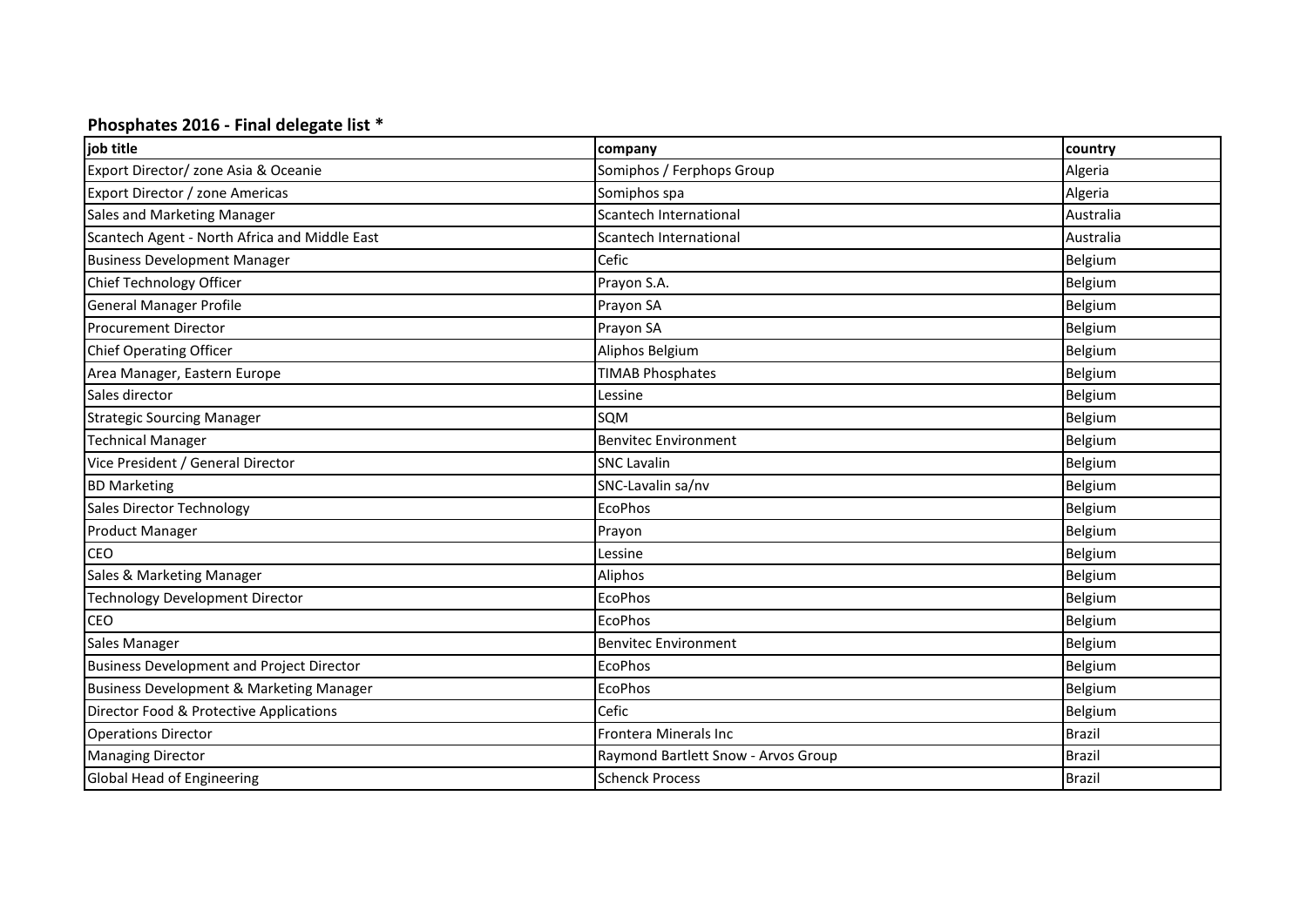| Supply Chain Director                               | Yara                                        | <b>Brazil</b>   |
|-----------------------------------------------------|---------------------------------------------|-----------------|
| International Business Development Supervisor       | NAQ Global Companies                        | <b>Brazil</b>   |
| <b>President and CEO</b>                            | <b>ICL Brasil Ltda</b>                      | <b>Brazil</b>   |
| Senior Partner                                      | <b>JSA Limited</b>                          | <b>Brazil</b>   |
| <b>Product Application Supervisor</b>               | NAQ Global Companies                        | <b>Brazil</b>   |
| Manager Phos Acid Plant                             | Agropolychim                                | Bulgaria        |
| <b>Engineer Chemical Processes</b>                  | Agropolychim                                | Bulgaria        |
| Manager, Owner - B.C.Consult LTD                    | <b>BC Consult Ltd</b>                       | <b>Bulgaria</b> |
| CEO                                                 | DuSolo Fertilizers Inc                      | Canada          |
| President & Director                                | <b>Focus Ventures Ltd</b>                   | Canada          |
| President & CEO                                     | <b>GB Minerals</b>                          | Canada          |
| Director of Business Development                    | Chemetics Inc.                              | Canada          |
| Key Account Manager - Canada                        | <b>CRU</b>                                  | Canada          |
| Vice President Sales - Europe & ROW                 | Solex Thermal Science Inc.                  | Canada          |
| Division Manager - Protective Linings               | Polycorp Ltd                                | Canada          |
| Senior Sales Engineer - Sugar Specialist            | Solex Thermal Science Inc.                  | Canada          |
| Chairman                                            | <b>Focus Ventures Ltd</b>                   | Canada          |
| Director, Protective Linings                        | Polycorp Ltd                                | Canada          |
| Professor of Tianjin University & Senior Consultant | Tongling Sinco Fine Chemical Co. Ltd        | China           |
| Secretary of the Board of Directors                 | Tongling Sinco Fine Chemical Co. Ltd        | China           |
| <b>General Manager</b>                              | Anhui Liuguo Chemical Co. Ltd               | China           |
| President                                           | Lomon Group                                 | China           |
| Sales Manager                                       | Sichuan Lomon Phosphorous Chemistry Co. Ltd | China           |
| <b>Head of Sales Feed Phosphates</b>                | <b>Phosint Trading Limited</b>              | Cyprus          |
| (Unknown)                                           | Fosfa Akciova Spolecnost                    | Czech Republic  |
| Ceo                                                 | Fosfa Akciova Spolecnost                    | Czech Republic  |
| Head of R&D Department                              | Fosfa AS                                    | Czech Republic  |
| <b>Sales Director</b>                               | Fosfa Akciova Spolecnost                    | Czech Republic  |
| Senior Sales Specialist                             | Fosfa                                       | Czech Republic  |
| Chairman                                            | OreKema                                     | Egypt           |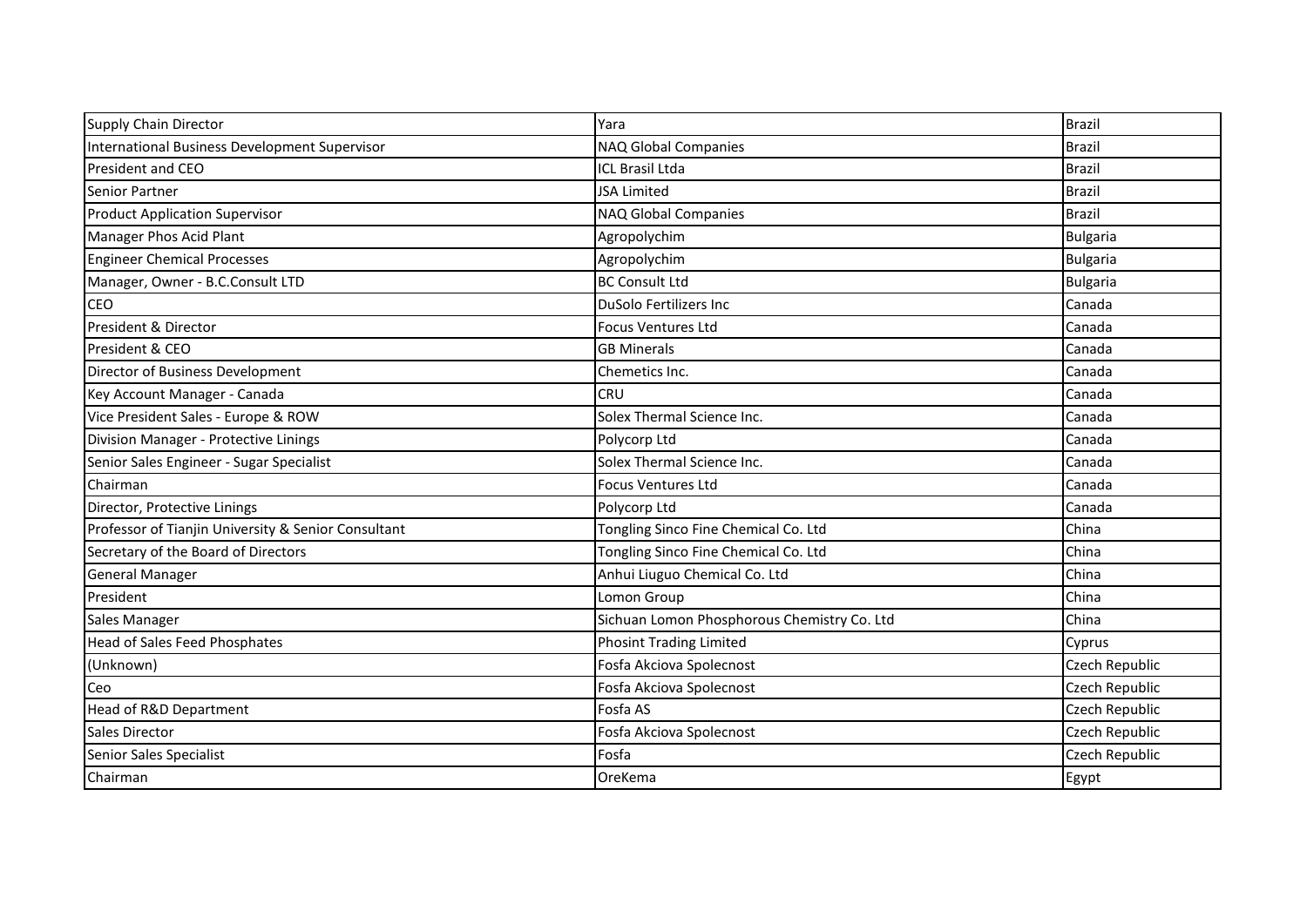| <b>Managing Director</b>                  | Abu Zaabal Fertilizers & Chemicals - The Polyserve Group | Egypt   |
|-------------------------------------------|----------------------------------------------------------|---------|
| Senior Manager, Solution sales            | Outotec                                                  | Finland |
|                                           |                                                          |         |
| <b>Director, Smart Solutions</b>          | Flowrox                                                  | Finland |
| <b>Managing Director</b>                  | <b>KBR Ecoplanning Oy</b>                                | Finland |
| Market Analyst Business Intelligence      | Yara Suomi Oy                                            | Finland |
| Sales Director - Beneficiation Plants     | Outotec (Finland) Oy                                     | Finland |
| <b>Process Manager</b>                    | <b>KBR Ecoplanning Oy</b>                                | Finland |
| Area Sales Manager                        | Flowrox Oy                                               | Finland |
| <b>Account Director</b>                   | Outotec (Finland) Oy                                     | Finland |
| Sales Manager - Beneficiation             | Outotec                                                  | Finland |
| <b>Export Sales Manager</b>               | <b>Neu</b>                                               | France  |
| Area Sales Managers                       | <b>SGL CARBON Technic SAS</b>                            | France  |
| Market Manager                            | Mersen Py SAS                                            | France  |
| Geologist                                 | <b>BRGM (French Geological Survey)</b>                   | France  |
| <b>Technical &amp; Sales Manager EMEA</b> | Solvay                                                   | France  |
| President                                 | <b>Altilis Nutrition Animale</b>                         | France  |
| Area Sales Manager                        | <b>Fives FCB</b>                                         | France  |
| <b>Project Manager</b>                    | CFI Holding Pte. Ltd (CFIh)                              | France  |
| Unknown                                   | Eramet Ingenierie                                        | France  |
| Phosphate Product Market Analyst          | IFA - International Fertilizer Industry Association      | France  |
| <b>Managing Director</b>                  | CFI Holding Pte. Ltd (CFIh)                              | France  |
| Process and Sales Engineer                | <b>GEA</b>                                               | France  |
| Minerals Sales Manager, Customer Services | <b>Fives FCB</b>                                         | France  |
| <b>Head of Department</b>                 | <b>SOFRECO</b>                                           | France  |
| Africa & Middle East Vice President       | Mersen Py SAS                                            | France  |
| <b>Test Center Manager</b>                | <b>GEA</b>                                               | France  |
| <b>Global Product Sales Manager</b>       | Andritz Separation, Inc.                                 | France  |
| <b>Managing Director</b>                  | Euragglo                                                 | France  |
| Process Sales Engineer                    | <b>Hasler Group</b>                                      | France  |
| <b>Business Development Manager</b>       | <b>TECHNIP</b>                                           | France  |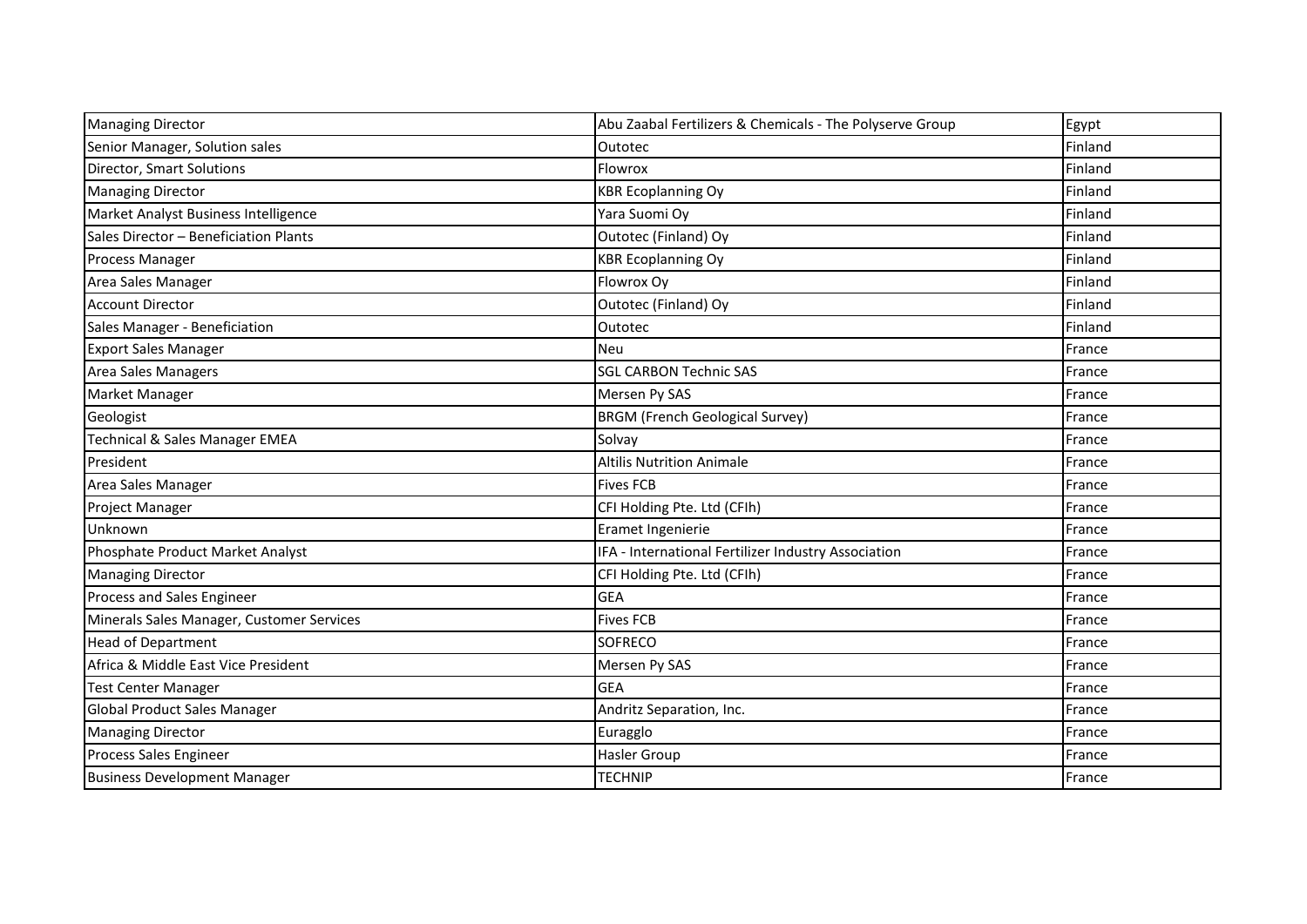| Minerals Processing Senior Expert                   | Eramet Ingenierie                                 | France  |
|-----------------------------------------------------|---------------------------------------------------|---------|
| Sales Manager                                       | Broyeurs Poittemill Ingénierie                    | France  |
| <b>Export Sales Manager</b>                         | Sinex / Chauvin                                   | France  |
| <b>Technical Manager Animal Nutrition</b>           | <b>TIMAB Industries</b>                           | France  |
| Development Manager                                 | <b>Lmoh Euromed Industries SAS</b>                | France  |
| Phosphoric Acid Phosphates & Fertilizers Expert     | <b>ML2R Consultancy</b>                           | France  |
| <b>Business Development Manager</b>                 | <b>Technip France</b>                             | France  |
| <b>Regional Sales Director</b>                      | Hasler Group                                      | France  |
| Sales Area Manager                                  | Poittemill                                        | France  |
| <b>Relationship Manager</b>                         | Societe Generale                                  | France  |
| Sales Director                                      | Milton Roy Europe                                 | France  |
| (Unknown)                                           | Groupe Roullier                                   | France  |
| Project manager                                     | A.I.I. - CERA                                     | France  |
| Area Sales Engineer                                 | <b>Fives FCB</b>                                  | France  |
| <b>Phosphate Geologist</b>                          | <b>BRGM (French Geological Survey)</b>            | France  |
| Senior Director, Production and International Trade | International Fertilizer Industry Association     | France  |
| Project Manager                                     | Eramet Ingenierie                                 | France  |
| Partner                                             | <b>CVA France</b>                                 | France  |
| <b>Project Director</b>                             | SOFRECO                                           | France  |
| <b>Export Marketing Coordinator</b>                 | Comessa                                           | France  |
| <b>Head of Sales Mining</b>                         | thyssenkrupp Industrial Solutions (France) S.A.S. | France  |
| ACE Sales and Marketing Vice-President              | <b>MERSEN</b>                                     | France  |
| Commodities Correspondent                           | <b>Thomson Reuters</b>                            | France  |
| <b>Sales Director</b>                               | Hasler Group                                      | France  |
| Senior Procurement manager                          | Olam Gabon                                        | Gabon   |
| <b>Director Procurement</b>                         | Olam Gabon                                        | Gabon   |
| Sales Manager                                       | <b>GEA Messo GmbH</b>                             | Germany |
| <b>Export and France North Area Manager</b>         | STEULER-KCH GmbH                                  | Germany |
| Sales Coal, Minerals & Metals                       | Loesche GmbH                                      | Germany |
| Sales manager                                       | Eirich, Maschinenfabrik GmbH & Co KG              | Germany |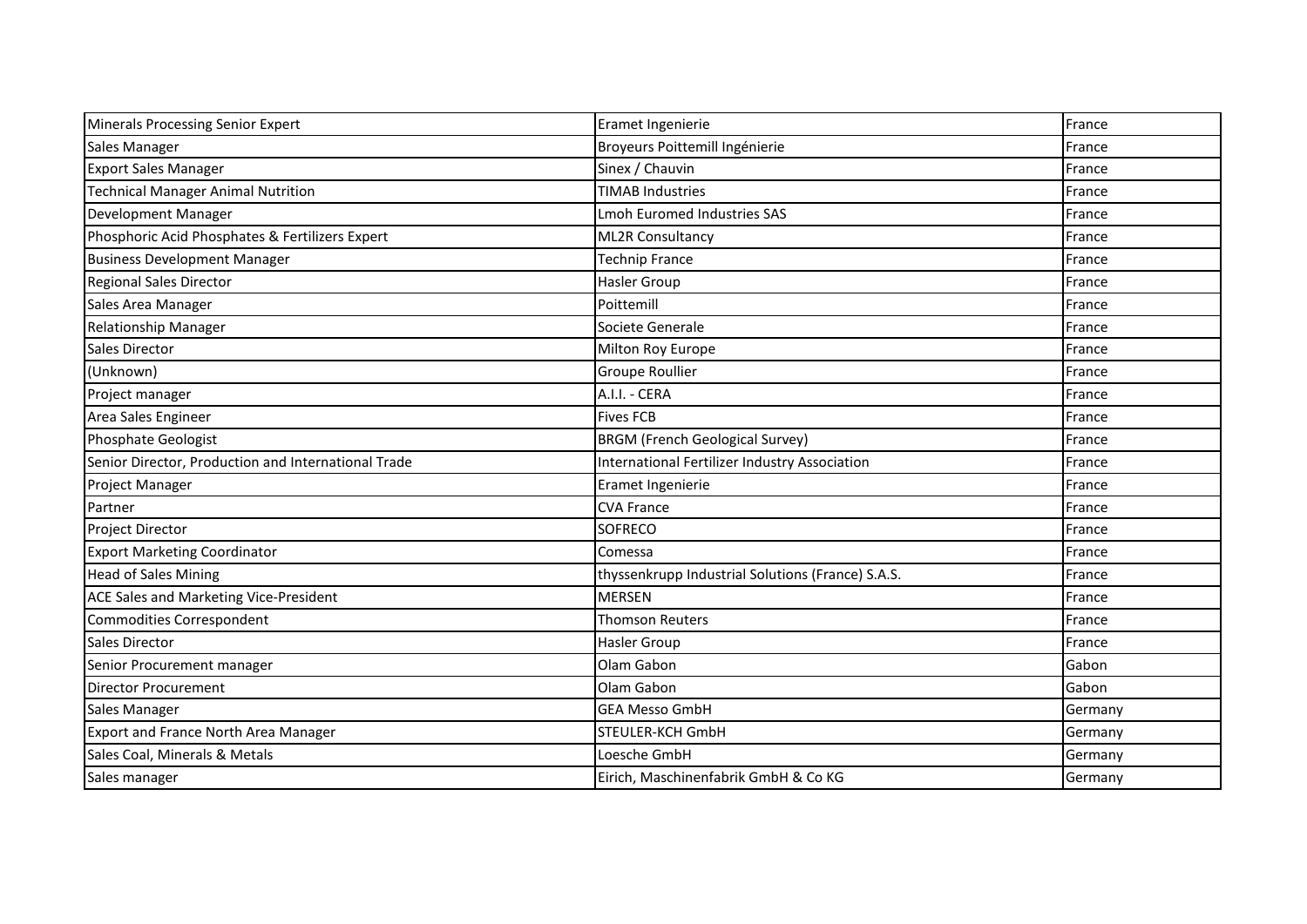| Head of Business Segment International Mining Consulting                  | DMT GmbH & Co. KG                        | Germany |
|---------------------------------------------------------------------------|------------------------------------------|---------|
| Head ofSales & Marketing                                                  | <b>BK Giulini GmbH</b>                   | Germany |
| <b>Global Purchasing Director</b>                                         | Chemetall GmbH                           | Germany |
| Dipl.-Geogr.                                                              | Resource Strategy/University of Augsburg | Germany |
|                                                                           |                                          |         |
| Head of Department Mineral Processing, Pyroprocessing, Thermal Technology | thyssenkrupp Industrial Solutions AG     | Germany |
| Project Manager                                                           | TIP TOP Oberflächenschutz Elbe GmbH      | Germany |
| Senior Managing Director, Global Risk Analysis                            | <b>Control Risks</b>                     | Germany |
| Area Sales Manager                                                        | <b>NEUMAN &amp; ESSER GmbH</b>           | Germany |
| <b>Innovation Manager</b>                                                 | Outotec GmbH & Co. KG                    | Germany |
| <b>Project Manager</b>                                                    | TIP TOP Oberflächenschutz Elbe GmbH      | Germany |
| <b>Head of Application Technology</b>                                     | TIP TOP Oberflächenschutz Elbe GmbH      | Germany |
| Technical Sales & Marketing Manager of Imaging Systems                    | Microtrac GmbH                           | Germany |
| Head of Sales, Nitrates and Phosphates                                    | thyssenkrupp Industrial Solutions AG     | Germany |
| Project Manager / Grinding Technology                                     | thyssenkrupp Industrial Solutions AG     | Germany |
| Senior Executive Manager                                                  | Helm AG                                  | Germany |
| <b>Head of Feed Phosphates Sales</b>                                      | Eurochem Agro GmbH                       | Germany |
| Project Manager Business Development HCl                                  | Covestro Deutschland AG                  | Germany |
| <b>Head of Trade Products</b>                                             | Vereinigte Kreidewerke Dammann KG        | Germany |
| Head of Product Line Phosphate Fertilizers                                | ThyssenKrupp Industrial Solutions AG     | Germany |
| Sales Director                                                            | Outotec GmbH & Co. KG                    | Germany |
| Area Sales Manager                                                        | <b>SGL CARBON GmbH</b>                   | Germany |
| Vice President, Metals and Chemical Processing                            | Outotec GmbH & Co. KG                    | Germany |
| Production Plant Manager Phosphates Production                            | <b>BK Giulini GmbH</b>                   | Germany |
| Area Sales Manager                                                        | <b>NEUMAN &amp; ESSER GmbH</b>           | Germany |
| Senior Sales Manager Industrial Compression                               | Howden Turbo GmbH                        | Germany |
| Senior Sales Manager                                                      | <b>BOKELA GmbH</b>                       | Germany |
| <b>EMEA Product Manager</b>                                               | Microtrac                                | Germany |
| Senior Project Manager                                                    | Chemische Fabrik Budenheim KG            | Germany |
| <b>Head of Department</b>                                                 | Helm AG                                  | Germany |
| Director                                                                  | <b>BK Giulini GmbH</b>                   | Germany |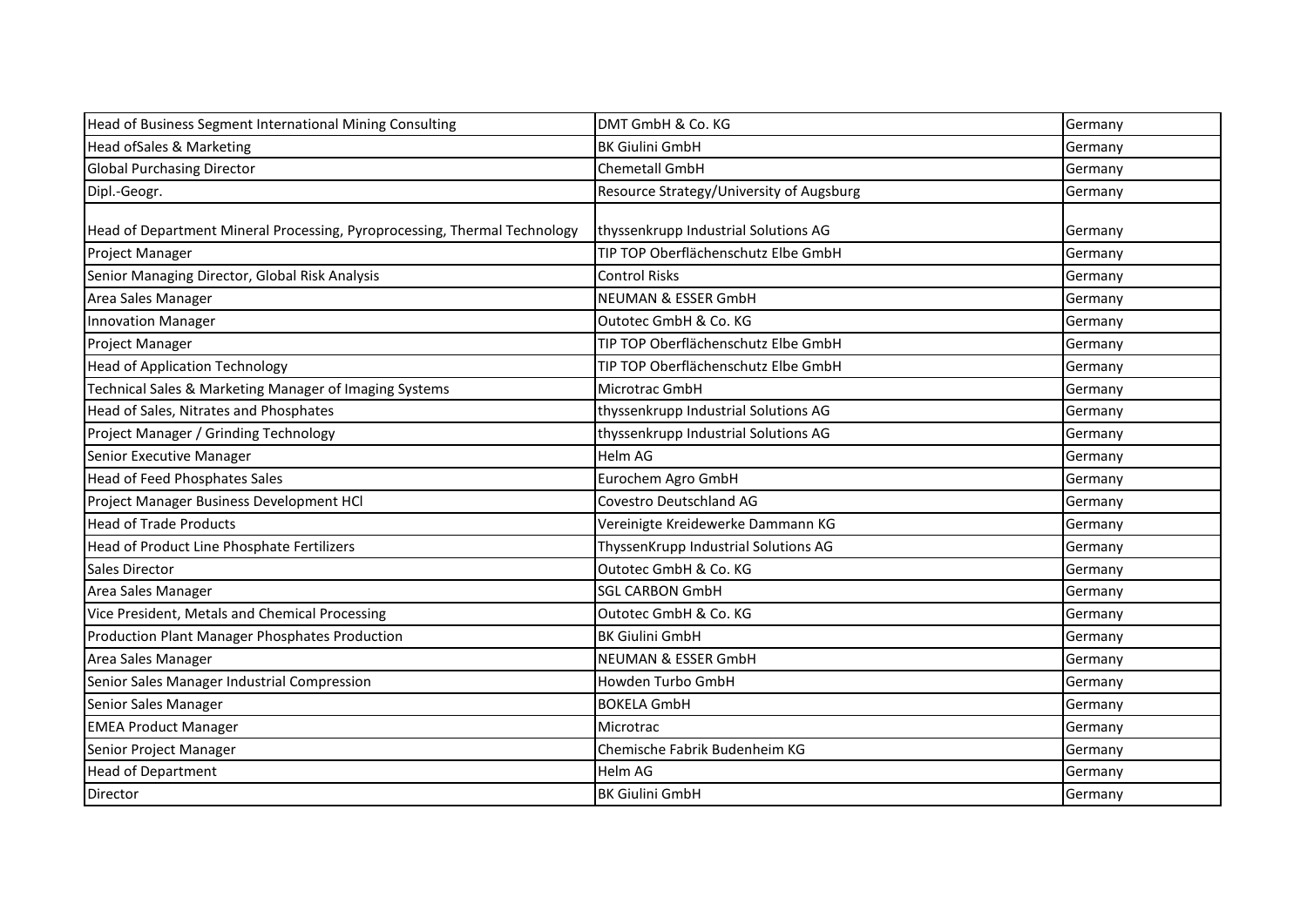| Sales manager                                          | Eirich, Maschinenfabrik GmbH & Co KG                           | Germany   |
|--------------------------------------------------------|----------------------------------------------------------------|-----------|
| <b>Director</b>                                        | Actatrade SA                                                   | Greece    |
| <b>Director</b>                                        | <b>Indagro SA</b>                                              | Greece    |
| Director of services Géologies                         | <b>KLP INDUSTRIES</b>                                          | Guinea    |
| Director General of Geology and Mining                 | <b>KLP INDUSTRIES</b>                                          | Guinea    |
| Director                                               | Furnace Fabrica Ltd                                            | India     |
| <b>Technical Director</b>                              | Compagnie Indo Francaise De Commerce Pvt. Ltd                  | India     |
| Sr. Manager (Export)                                   | Neelam Aqua & Speciality Chem (P) Ltd                          | India     |
| <b>Technical Director</b>                              | CFI Holding Pte. Ltd (CFIh)                                    | Indonesia |
| CEO - Global Operation                                 | <b>Elenilto Group</b>                                          | Israel    |
| Manager Minerals Beneficiation & Chemical Technologies | Tenova Bateman Technologies                                    | Israel    |
| <b>Sales Director</b>                                  | Laser Distance Spectrometry                                    | Israel    |
| <b>Business Development</b>                            | Elenilto Group                                                 | Israel    |
| <b>EHS Specialist</b>                                  | Ministry of National Infrastructure Energy and Water Resources | Israel    |
| Senior VP Operation                                    | <b>ICL Rotem</b>                                               | Israel    |
| CEO and R&D Director                                   | Laser Distance Spectrometry                                    | Israel    |
| Manager Marketing Information Services                 | ICL Fertilizers (DSW)                                          | Israel    |
| Sales Manager                                          | ICL Fertilizers (DSW)                                          | Israel    |
| <b>Chief Technical Officer</b>                         | Elenilto Group                                                 | Israel    |
| <b>Business Development Manager</b>                    | Laser Distance Spectrometry                                    | Israel    |
| <b>VP Acids and Energy</b>                             | <b>ICL Rotem</b>                                               | Israel    |
| <b>Technical &amp; Operation Director</b>              | Fosfitalia SPA                                                 | Italy     |
| Proposal Manager                                       | Desmet Ballestra SpA                                           | Italy     |
| <b>Technical &amp; Operation Manager</b>               | Fosfitalia SPA                                                 | Italy     |
| Area Sales Manager                                     | Gambarotta Gschwendt SRL                                       | Italy     |
| <b>Global Sales Director</b>                           | MDG Handling Solutions S.r.l.                                  | Italy     |
| <b>Managing Director</b>                               | Desmet Ballestra SpA                                           | Italy     |
| <b>Sales Director</b>                                  | Desmet Ballestra SpA                                           | Italy     |
| <b>Director</b>                                        | Lebanon Chemicals Company SAL                                  | Lebanon   |
| <b>Production Manager</b>                              | Lebanon Chemicals Company SAL                                  | Lebanon   |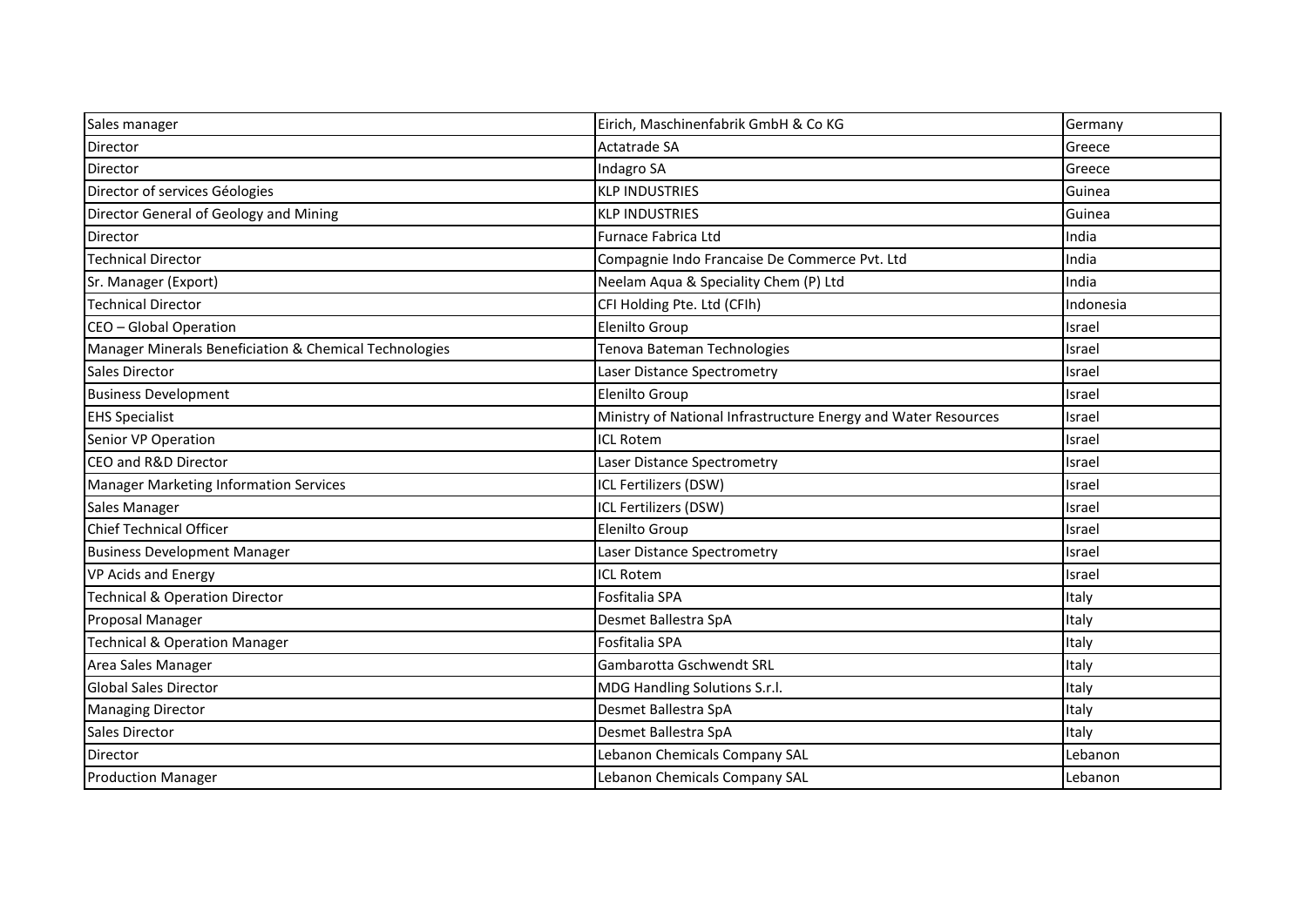| Head of Agro Business Unit                                   | Imlitex                        | Lithuania          |
|--------------------------------------------------------------|--------------------------------|--------------------|
| <b>CEO</b>                                                   | <b>ORAXYS Private Equity</b>   | Luxembourg         |
| <b>CEO</b>                                                   | Samalaju Industries SDN BHD    | Malaysia           |
| Innovation & Technology Director                             | <b>OCP SA</b>                  | Morocco            |
| Executive Vice President Strategy & Corporate Development    | <b>OCP Group</b>               | Morocco            |
| Vice President - Strategy                                    | <b>OCP Group</b>               | Morocco            |
| Head of International Media Relations                        | <b>OCP SA</b>                  | Morocco            |
| Director of Technology, Engineering and Design               | Jacobs Engineering SA          | Morocco            |
| OCP Managing Director and OCP Africa Chief Executive Officer | <b>OCP Group</b>               | Morocco            |
| <b>General Manager</b>                                       | Jacobs Engineering S.A. (JESA) | Morocco            |
| <b>Head of Mechanical Department</b>                         | Jacobs Engineering             | Morocco            |
| <b>Business Development Manager</b>                          | <b>Delattre Levivier Maroc</b> | Morocco            |
| <b>Business Development Director</b>                         | Jacobs Engineering S.A. (JESA) | Morocco            |
| <b>Marketing Strategy Manager</b>                            | <b>OCP Group</b>               | Morocco            |
| Strategic Marketing & Business Intelligence Director         | <b>OCP Group</b>               | Morocco            |
| <b>Director Commercial</b>                                   | LMOH                           | Morocco            |
| <b>Public Relations</b>                                      | <b>OCP Group</b>               | Morocco            |
| Head of Country Office & Site Acc Manager                    | <b>Outotec Morocco</b>         | Morocco            |
| Vice President - Mining Development                          | <b>OCP Group</b>               | Morocco            |
| Project Manager & Researcher                                 | SusPhos/ VU University         | Netherlands        |
| Head of Global RM Procurement- Inorganics and Food           | <b>ICL Europe</b>              | Netherlands        |
| VP Business Development                                      | <b>ICL FE CV</b>               | Netherlands        |
| <b>Production Manager</b>                                    | ICL Fertilizers EU C.V.        | Netherlands        |
| <b>Director</b>                                              | Willem Schipper Consulting     | <b>Netherlands</b> |
| <b>Head of Raw Material Sourcing</b>                         | Yara International ASA         | Norway             |
| Procurement Manager, Supply Chain                            | Yara International ASA         | Norway             |
| Manager, Business Development, Industrial                    | Yara International ASA         | Norway             |
| Unknown                                                      | <b>FOSFAN SA</b>               | Poland             |
| Chairman of the Board                                        | Alwernia SA                    | Poland             |
| Marketing and Sales Manager                                  | Alwernia SA                    | Poland             |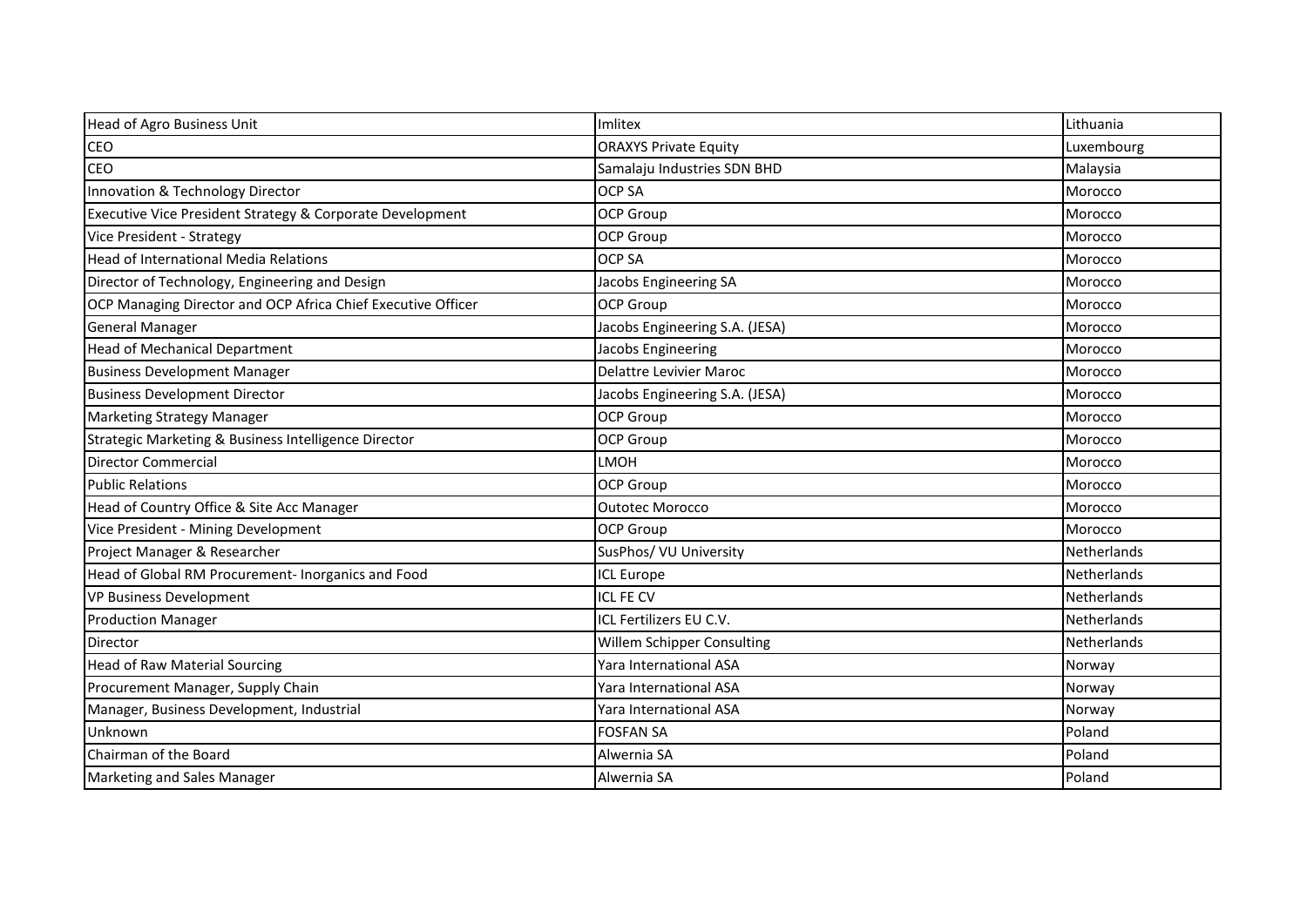| Global Lead Buyer - Minerals                            | Cargill (Polska)                              | Poland                    |
|---------------------------------------------------------|-----------------------------------------------|---------------------------|
| <b>Commercial Director</b>                              | Alwernia SA                                   | Poland                    |
| Interpreter                                             | PhosAgro-Cherepovets                          | <b>Russian Federation</b> |
| (Unknown)                                               | <b>CJSC Phosagro AG</b>                       | <b>Russian Federation</b> |
| Director of Production                                  | EuroChem                                      | <b>Russian Federation</b> |
| <b>Head of Department</b>                               | <b>NIUIF</b>                                  | <b>Russian Federation</b> |
| Chief specialist, Marketing division                    | Uralchem Ltd                                  | <b>Russian Federation</b> |
| Sales Manager                                           | EuroChem                                      | <b>Russian Federation</b> |
| <b>Deputy Director</b>                                  | Apatit JSC                                    | <b>Russian Federation</b> |
| Market Intelligence Manager                             | Saudi Basic Industries Corporation            | Saudi Arabia              |
| (Unknown)                                               | Baobab Mining & Chemicals Corp SA (BMCC)      | Senegal                   |
| MD&CEO                                                  | Baobab Mining & Chemicals Corp SA             | Senegal                   |
| <b>Sales Manager</b>                                    | Elixir Prahovo DOO, Prahovo                   | Serbia                    |
| Vicepresident of Elixir Group                           | Elixir Prahovo DOO, Prahovo                   | Serbia                    |
| <b>Director of Sales</b>                                | Elixir Prahovo DOO, Prahovo                   | Serbia                    |
| <b>Business Development Manager</b>                     | Andritz Separation, Inc.                      | South Africa              |
| <b>CEO</b>                                              | Elandsfontein Exploration & Mining (Pty) Ltd  | South Africa              |
| Sales Manager                                           | Veolia                                        | Spain                     |
| Sales Manager                                           | Veolia                                        | Spain                     |
| <b>Export Manager - Drying and Calcination Division</b> | Anivi Ingenieria SA                           | Spain                     |
| Sales Director                                          | Loesche Latinoamericano SAU                   | Spain                     |
| <b>Business Unit Manager</b>                            | Kao Corporation S.A.                          | Spain                     |
| Sales Manager                                           | Kao Corporation, S.A.                         | Spain                     |
| Process Engineer Engineering Director                   | Ingetecsa, Ingeniería y Técnica del Secado SA | Spain                     |
| Marketing & Sales Manager                               | Kao Corporation, S.A.                         | Spain                     |
| Market Manager                                          | Alfa Laval AB                                 | Sweden                    |
| Marketing & Sales Director                              | Akzo Nobel                                    | Sweden                    |
| Global Marketing Manager Mining Chemicals               | Akzo Nobel Surface Chemsitry AB               | Sweden                    |
| <b>Category Manager</b>                                 | Clariant International Ltd                    | Switzerland               |
| President                                               | Actatrade SA                                  | Switzerland               |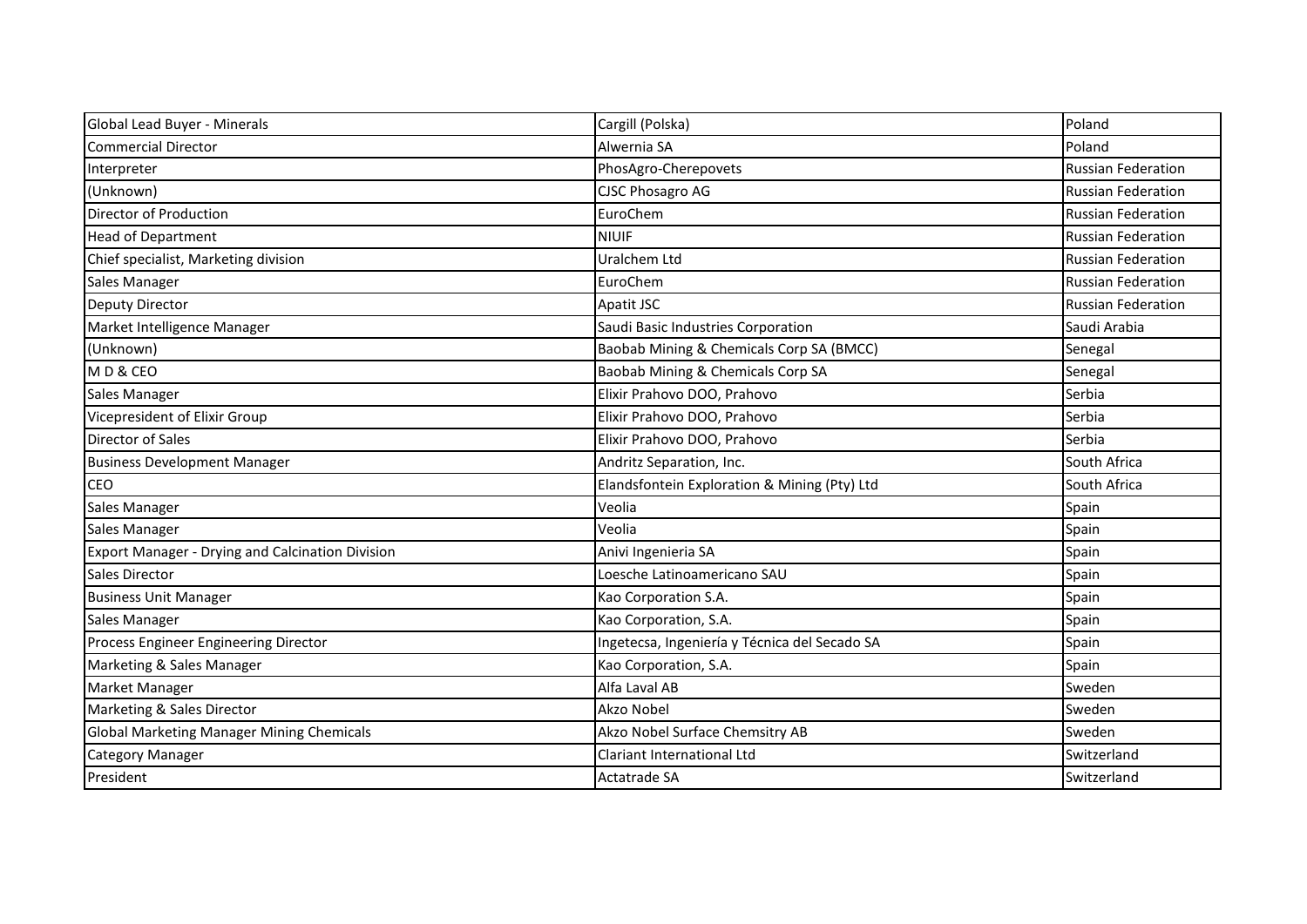| CEO                                                        | Actatrade SA                            | Switzerland                 |
|------------------------------------------------------------|-----------------------------------------|-----------------------------|
| Senior Product Manager                                     | Lafarge Holcim Trading                  | Switzerland                 |
| Process Manager Nitrates & Phosphates                      | Casale                                  | Switzerland                 |
| <b>Business Development Manager</b>                        | Casale SA                               | Switzerland                 |
| <b>SBU Head</b>                                            | Aditya Birla Chemicals (Thailand) Ltd   | Thailand                    |
| Chairman/Owner                                             | Mediterranean Feed Industry             | Tunisia                     |
| Responsible of Production Department                       | Société Chimique ALKIMIA                | Tunisia                     |
| Logistique Manager                                         | Société Chimique ALKIMIA                | Tunisia                     |
| Sales/Production Programming Executive                     | Groupe Chimique Tunisien                | Tunisia                     |
| <b>Business Development Manager</b>                        | <b>SEAM</b>                             | Tunisia                     |
| VP (Supply Chain)                                          | Gübretaş                                | Turkey                      |
| <b>Commercial Director</b>                                 | Toros Agri Industry and Trade Co., Inc. | Turkey                      |
| CEO                                                        | Gübretaş                                | Turkey                      |
| <b>Business Development Manager</b>                        | <b>Shell Sulphur Solutions</b>          | <b>United Arab Emirates</b> |
| Senior Trader                                              | <b>NF Trading FZE</b>                   | <b>United Arab Emirates</b> |
| M.D.                                                       | <b>Getax Agrifert DMCL</b>              | <b>United Arab Emirates</b> |
| <b>General Manager</b>                                     | Manaseer Fertilizers & Chemicals        | <b>United Arab Emirates</b> |
| Sales Channel Manager                                      | SPXFLOW                                 | United Kingdom              |
| Senior Conference Manager                                  | <b>CRU</b>                              | United Kingdom              |
| <b>Subscriptions Manager</b>                               | <b>BCInsight Ltd</b>                    | United Kingdom              |
| Regional Director, Russia, Eastern Europe and Central Asia | <b>CRU</b>                              | United Kingdom              |
| <b>Event Manager</b>                                       | <b>CRU</b>                              | United Kingdom              |
| <b>Managing Director</b>                                   | Begg Cousland Envirotec Limited         | United Kingdom              |
| <b>Technical Sales Engineer</b>                            | Begg Cousland Envirotec Limited         | United Kingdom              |
| <b>Consultant-Events</b>                                   | <b>CRU</b>                              | United Kingdom              |
| Editor in Chief                                            | <b>CRU</b>                              | United Kingdom              |
| Sponsorship and Exhibitions Manager                        | <b>CRU</b>                              | United Kingdom              |
| General Manager, Fertilizers                               | <b>CRU</b>                              | United Kingdom              |
| Research Analyst                                           | <b>CRU</b>                              | United Kingdom              |
| Partner                                                    | <b>Hannam and Partners</b>              | United Kingdom              |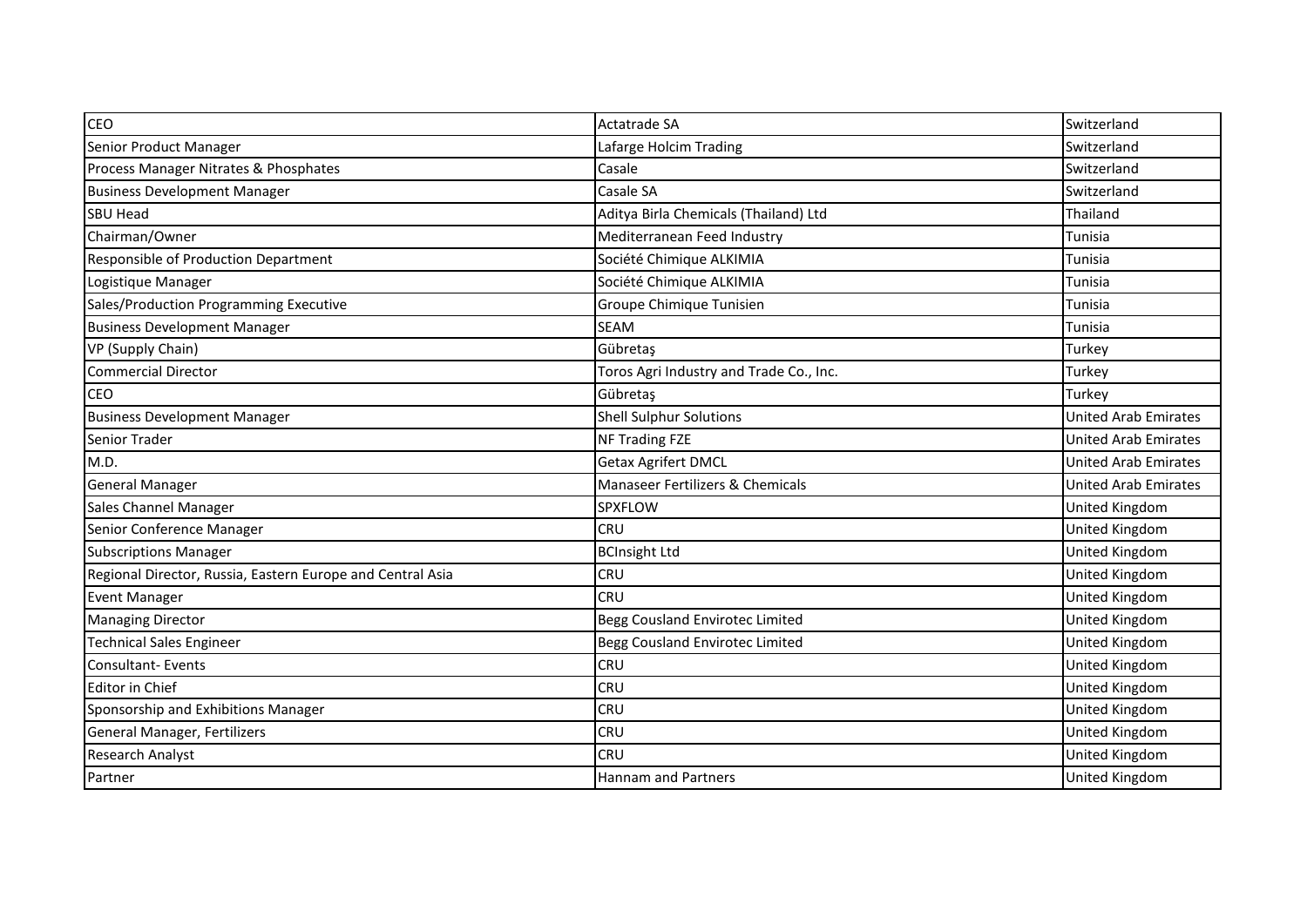| Editor - Fertilizer International Magazine          | <b>BCInsight Ltd</b>                     | <b>United Kingdom</b> |
|-----------------------------------------------------|------------------------------------------|-----------------------|
| Consultant                                          | <b>CRU</b>                               | United Kingdom        |
| Research Engineer                                   | University of Surrey                     | United Kingdom        |
| <b>Head of Fertilizers</b>                          | <b>CRU</b>                               | United Kingdom        |
| <b>General Manager</b>                              | L <sub>2</sub> XP                        | United Kingdom        |
| Principal Consultant Geology and Project Management | <b>SRK Consulting Ltd</b>                | United Kingdom        |
| <b>Markets Editor</b>                               | <b>CRU</b>                               | United Kingdom        |
| <b>Principal Consultant</b>                         | <b>CRU</b>                               | United Kingdom        |
| <b>Senior Consultant</b>                            | <b>CRU</b>                               | United Kingdom        |
| <b>Managing Director</b>                            | Newport Industries Ltd                   | United Kingdom        |
| Director                                            | <b>Mixing Solutions Ltd</b>              | United Kingdom        |
| <b>Business Development Executive</b>               | <b>CRU</b>                               | United Kingdom        |
| Consultant                                          | <b>CRU</b>                               | United Kingdom        |
| Analyst                                             | <b>Quantum Pacific</b>                   | United Kingdom        |
| <b>Principal Consultant</b>                         | <b>CRU</b>                               | United Kingdom        |
| <b>Head of Marketing</b>                            | <b>CRU</b>                               | United Kingdom        |
| <b>Engineering Manager</b>                          | JR Simplot Company                       | <b>United States</b>  |
| <b>Managing Director</b>                            | Andritz Separation, Inc.                 | <b>United States</b>  |
| Phosphates Director                                 | Hatch                                    | <b>United States</b>  |
| Assistant                                           | <b>ICL Performance Products Americas</b> | <b>United States</b>  |
| <b>Process Designer</b>                             | Veolia Water Technologies                | <b>United States</b>  |
| <b>Strategic Business Developer</b>                 | Veolia Water Technologies                | <b>United States</b>  |
| <b>Manager of Process</b>                           | Jacobs                                   | <b>United States</b>  |
| <b>Project Manager</b>                              | Hatch                                    | <b>United States</b>  |
| Owner                                               | <b>Bastech Llc</b>                       | <b>United States</b>  |
| VP of Marketing & Business Development              | ArrMaz                                   | <b>United States</b>  |
| <b>CEO</b>                                          | LexMar Global                            | <b>United States</b>  |
| <b>VP International Sales</b>                       | <b>Bastech Llc</b>                       | <b>United States</b>  |
| <b>Business Driver</b>                              | Spraying Systems Co.                     | <b>United States</b>  |
| Global Product Manager - Process Engineer           | Andritz Separation, Inc.                 | <b>United States</b>  |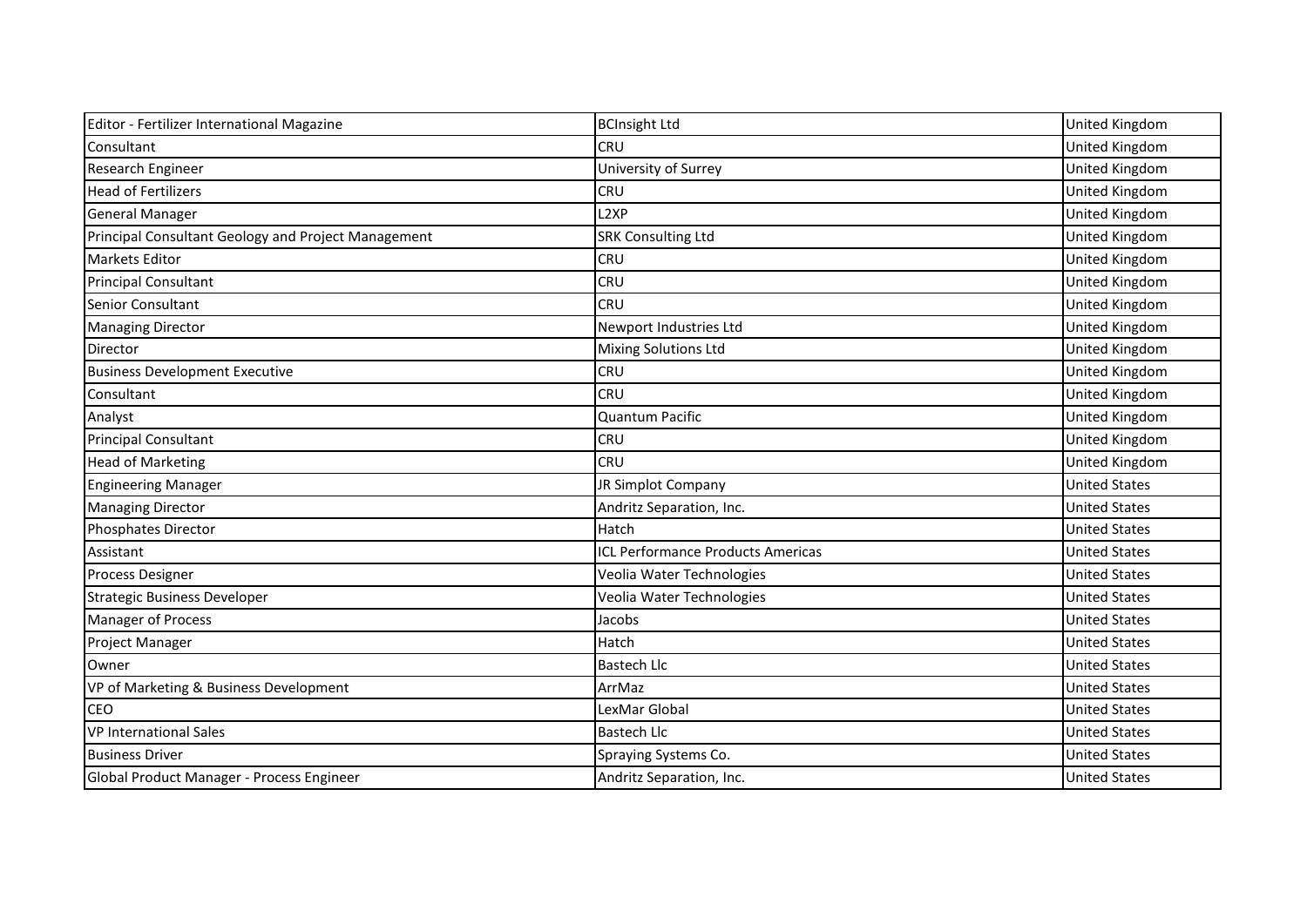| <b>Marketing Specialist</b>                                        | PegasusTSI, Inc.                | <b>United States</b> |
|--------------------------------------------------------------------|---------------------------------|----------------------|
| Director - Phosphates Mining & Beneficiation                       | Hatch                           | <b>United States</b> |
| <b>CEO</b>                                                         | JDC Phosphate Inc.              | <b>United States</b> |
|                                                                    |                                 |                      |
| Sr. Director-Phosphates                                            | PotashCorp                      | <b>United States</b> |
| Director, Industrial Sales                                         | PotashCorp                      | <b>United States</b> |
| Manager of Fertilizer Technologies                                 | PegasusTSI, Inc.                | <b>United States</b> |
| Sales & Admin Coordinator                                          | Spraying Systems Co.            | <b>United States</b> |
| <b>Product Manager</b>                                             | Weir Minerals Lewis Pumps       | <b>United States</b> |
| Head of Fertilizer and Chemicals, Consulting                       | <b>CRU</b>                      | <b>United States</b> |
| Vice President Commercial Development                              | <b>Bastech Llc</b>              | <b>United States</b> |
| <b>Industry Specialist</b>                                         | Kimre Inc                       | <b>United States</b> |
| President                                                          | PegasusTSI, Inc.                | <b>United States</b> |
| <b>Mineral Commodity Specialists</b>                               | U.S. Geological Survey          | <b>United States</b> |
| Sales Engineer                                                     | Weir Minerals Lewis Pumps       | <b>United States</b> |
| <b>Chief Executive Officer</b>                                     | ArrMaz                          | <b>United States</b> |
| Director, Industrial Trinidad Ammonia and International Feed Sales | PotashCorp                      | <b>United States</b> |
| President                                                          | <b>Environment Ventures Llc</b> | <b>United States</b> |
| <b>Sales and Marketing</b>                                         | <b>Blair Rubber Company</b>     | <b>United States</b> |
| Director of Business Development                                   | FEECO International Inc.        | <b>United States</b> |
| <b>Business Development Manager</b>                                | Veolia Water Technologies       | <b>United States</b> |
| Director for Phosphates Process Technology                         | Hatch                           | <b>United States</b> |
| President Performance Products Americas                            | ICL                             | <b>United States</b> |
| Sales Director                                                     | SABIA, Inc.                     | <b>United States</b> |
| Business Development Manager - Process Industry                    | Jacobs Engineering              | <b>United States</b> |
| <b>National Sales Manager</b>                                      | <b>Stedman Machine Company</b>  | <b>United States</b> |
| Global Sales Manager                                               | <b>Stedman Machine Company</b>  | <b>United States</b> |
| Project Manager                                                    | Hatch                           | <b>United States</b> |
| <b>Mosaic Fertilizer</b>                                           | Mosaic                          | <b>United States</b> |
| VP of Africa & the Middle East                                     | ArrMaz                          | <b>United States</b> |
| VP, Capital & Technology                                           | PotashCorp                      | <b>United States</b> |